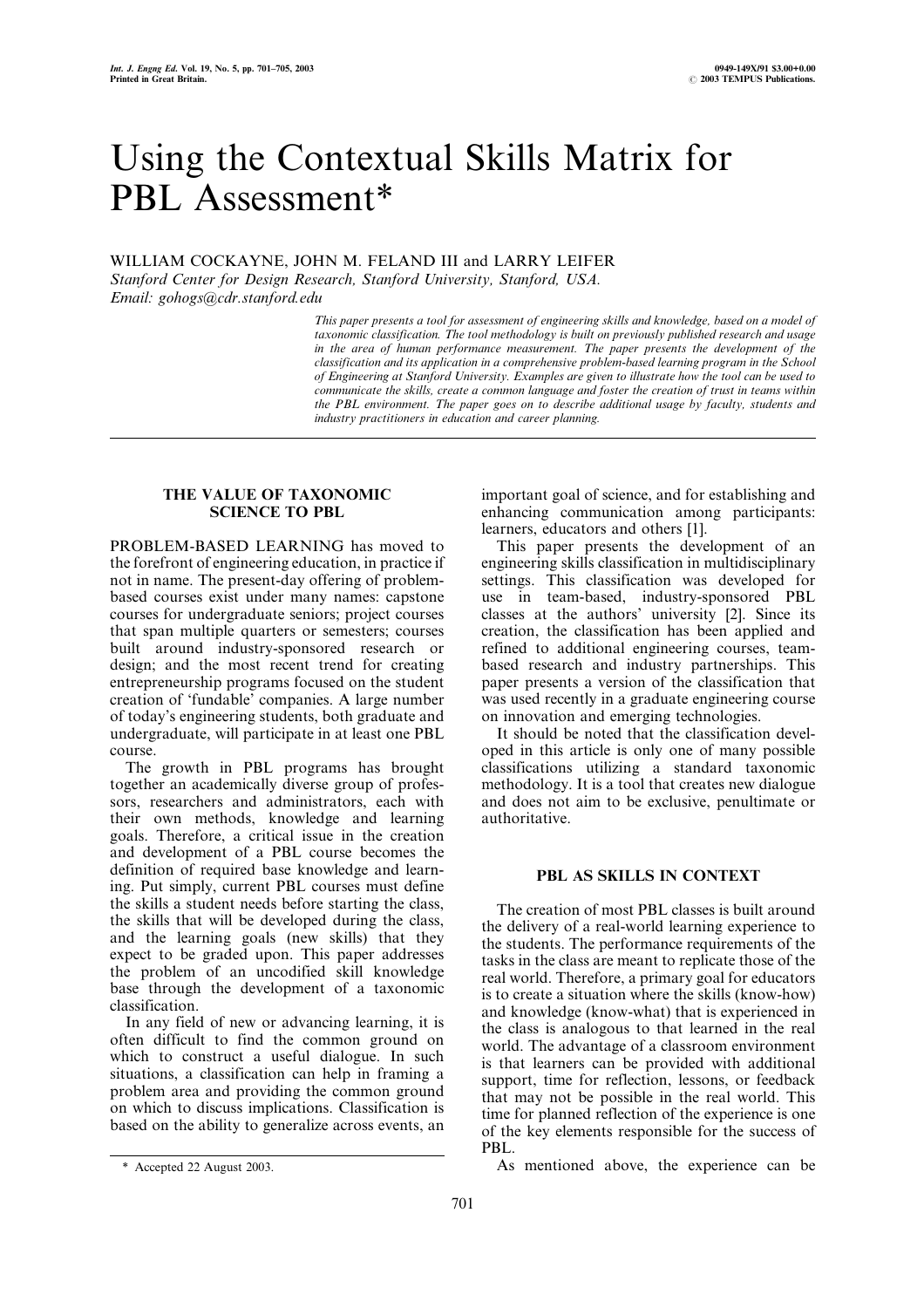viewed from the perspective of contextual skills and content knowledge. Content knowledge, or know-what, is integrated into the learning experience through lectures, books, manuals, or other hard materials. The complement to this explicit knowledge is know-how, or implicit knowledge. This implicit knowledge is captured in skills that students are expected to already 'know' or to learn in the class.

Therefore, a real-world problem and a PBL problem can each be described by a content topic and the contextual skills are learned and applied. A result of this comparison is that the measurement of skills performance in the PBL setting should be equivalent to skills performance in the real-world problem. To address this comparison, the authors looked to existing research in human performance evaluation in operations research. Extensive work has been developed around context and skills using taxonomic classifications. Across this work, the objective is to capture the full extent of human skills, in context, that are required to measure performance gains or to provide comparison.

#### TAXONOMIC METHODS AND PBL

The application of taxonomic classifications is not new to learning research. Bloom's taxonomy is a classic in the education space and has ongoing value for some aspects of PBL [3]. But taxonomic classification that focuses on the learning of skills within a specific context has not been applied to problems in PBL. The authors found no taxonomic classifications in usage or in development by the PBL community. With the increasing adoption of PBL programs, the authors set out to develop a taxonomy, classification and tool to advance communications among educators. A secondary set of goals was the creation of a classification and tool that could be used by teams, students and industry practitioners working in the PBL space. The tool was therefore built to support learning paths, the creation of common language and trust in teams, and the development and sharing of career paths.

The taxonomic method presented in this paper was chosen based on its previous application to the classification of multiple aspects of human abilities. The basis for this research is the F-JAS system, available from the Management Research Institute, which was developed as a comprehensive system for human physical task analysis in the 1950s [4]. This work was extended by one of the authors in the mid-1990s for comparison of task performance in real and virtual environments, focusing on military simulation systems [5]. This previous work focused on the transfer of the method to a new area of application. It re-applied the methodology at a fundamental level in order to remove assumptions in the original taxonomic classification that, while not incorrect, were no longer valid in the new area. This previous research helped to speed the development of the skills taxonomy and classification system in the PBL area.

#### ENGINEERING LEARNING SKILLS AND **CONTEXTS**

The research program that supported the developed of the taxonomic classification tool was performed in an ongoing graduate PBL class at the authors' university. This three-quarter, industry-sponsored class is designed around a team-based learning experience for mechanical engineering graduate students intent on learning more about product development, team interaction and prototype creation. All of the teams work on projects that are proposed and funded by a collection of international companies. The authors' strong connection to the course is based on the participation by all three in various roles: two of the authors participated as learners and secondary educators while the third is actually the creator of the course and has been the course's primary educator.

The original goal of the research in the course was to develop a set of tools to better measure and correlate the learning and experience of the teams with their real-world contemporaries. While acknowledging that a PBL class is not intended to mirror the experience of a real-world project, the authors wanted to better communicate the similarities and values of the course to other engineering educators, PBL designers and industry affiliates. The research began by documenting and noting design team interactions in the capture and transfer of process knowledge, optimization of learning, creation of artifacts, and management of risk.

One of the recurring observations was the importance of communication between team members, between team members and industry, and with members of the extended teaching team. One of the first areas where communication was breaking down was in the discussion of an individual's background as it related to skills and knowledge: personal history, coursework, real-world experience, or other relevant experiences. This breakdown limited the creation of trust early in the formation of each team. It limited the teams' ability to communicate their collective skills and knowledge to the industry sponsors, and it limited their ability to communicate to the faculty, outside coaches and student mentors.

In order to address this issue, a simple list of skills and knowledge that each student probably brought to the class was defined. A second list of skills and knowledge relevant to success in the class—from a team, project and prototype perspective—was defined. A comparison of these two lists was to be expected. In our observation of this PBL experience, two areas of knowledge work in concert to enable the educational experience of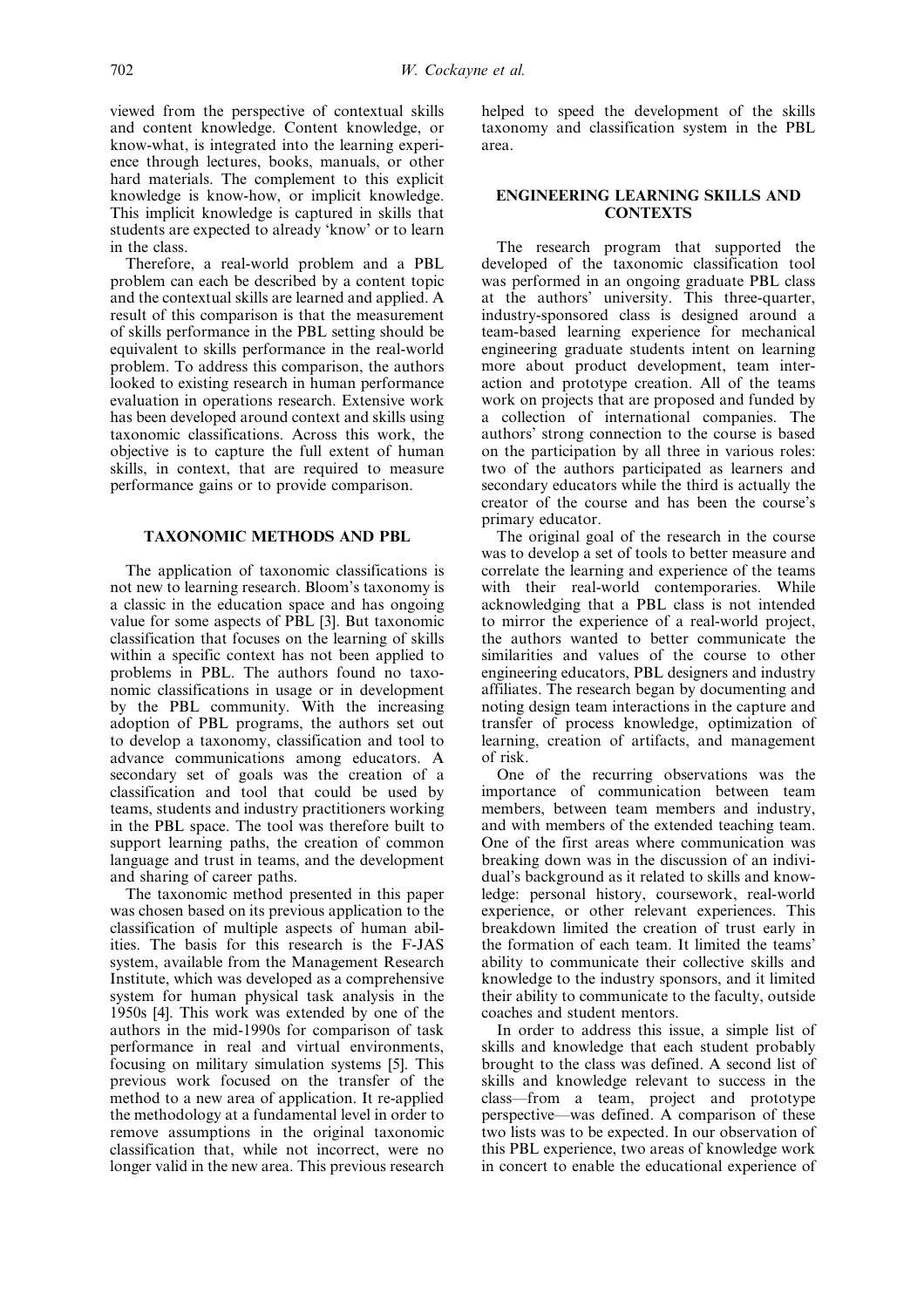

Fig. 1. An example of the presentation of absence/presence scoring.

the learner. The first knowledge area is classically thought of as the skill being taught or learned. These tasks are often discussed as 'learning goals' for a class: brainstorming, analysis, design, entrepreneurship, writing, etc. The second knowledge area that is critical to understanding the learner's experience is the context, such as the problem type or problem area. Common context areas from an academic viewpoint are mechanics, thermodynamics, and design engineering. Taking a more problem-focused view, context can also be defined as consumer product development, engine design or computer systems architecture.

The combined lists that had been created presented a course based on a mixture of skills and contexts. A sample of the contexts that were offered to the students, based on the specific needs of the industry sponsors during one year of the course, ranged from medical devices to automotive manufacturing to airline furniture. Each of these areas provides and requires a different context for the students. The context of the problems undertaken defined: the languages that the students needed to learn and use; the knowledge that needed to be acquired and integrated to complete the project; the sources and types of knowledge; the time-frame that the businesses and students must operate within based on the market the product exists in; and the way in which the final knowledge must be delivered to the client or customer.

When reviewing the list of skills with the revised context list for the course, a number of skills were added that extended beyond those of 'traditional' engineering, such as storytelling, visual communication and leadership. We then defined each of the skills using a simple definition and examples. Drawing from the taxonomic methodology mentioned previously, each skill was further developed within a seven-point anchored scale, with anchors or examples of the skill at the limits of the scale. The skills were tested through multiple iterations with faculty and other researchers, although no formal measurement of separation or completeness was done.

The refined skills list was then used to define multiple matrices to test possible usage models. In each matrix, a set of skills was defined across the top, with the left column comprising the content area or contexts within which the skills were considered. Figs 1 and 2 both show a skills matrix that was developed for team creation in a separate PBL course. Along the top are the skills that the students had probably learned, while the left-hand column shows the degree or engineering disciplines at the university. Referring again to the description of the skills, the matrices were presented along with the definitions for each skill. One example of the definition for `writing' could be:

Writing is the ability to capture explicit knowledge, information and data in a written form, using the language of the community for which the knowledge is intended.

The definition initially allowed for analysis of the skills using an absence/presence evaluation and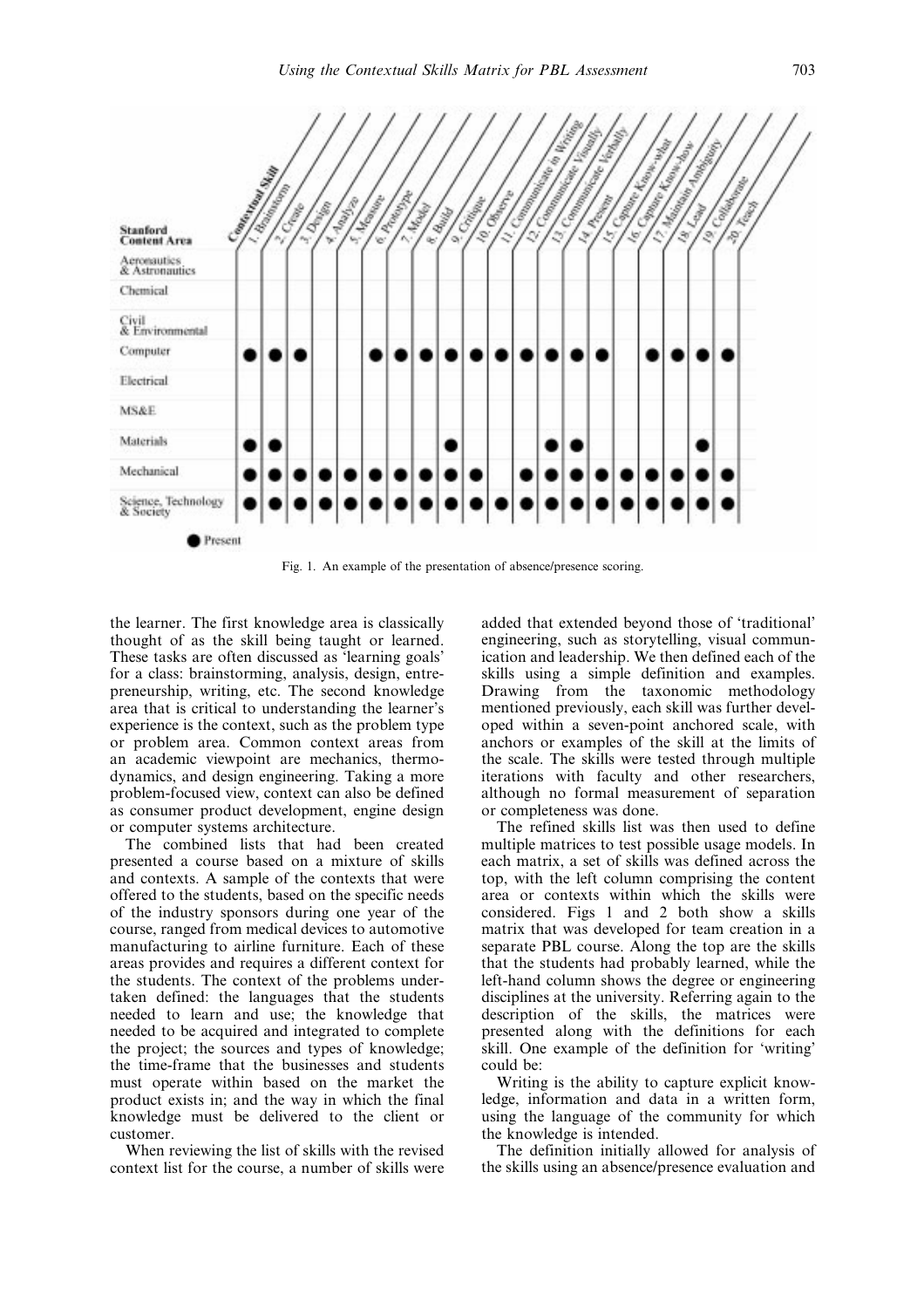| Stanford<br><b>Content Area</b>  | Company of Manufacture | <b>L. Adolfords</b> | <b>COMB</b><br>m. | Davison<br>W.  | <b>Taguay</b>  | <b>S. Marian</b> | E Adolphy | 7. Maple | 4. Bullet      | 9 Critical | 10 General  |                | <b>LY Communication Communication</b><br>22 Company and the Company of |                | <b>C.T. Company of Britain Company of Britain</b> | <b>ST Company Report Follows</b> | IF SHARING ASSESSMENT |                | <b>S. Marian Romandor Romando</b> | <b>19 County River</b><br>20 Towns |  |
|----------------------------------|------------------------|---------------------|-------------------|----------------|----------------|------------------|-----------|----------|----------------|------------|-------------|----------------|------------------------------------------------------------------------|----------------|---------------------------------------------------|----------------------------------|-----------------------|----------------|-----------------------------------|------------------------------------|--|
| Aeronautics<br>& Astronautics    | I                      | Ĭ                   |                   |                |                |                  |           |          | 1              |            |             |                |                                                                        |                |                                                   |                                  |                       |                |                                   |                                    |  |
| Chemical                         | Í                      | ī                   |                   |                |                |                  |           | 1        | 1              |            |             |                |                                                                        |                |                                                   |                                  |                       | Ī              |                                   |                                    |  |
| Civil<br>& Environmental         | 1                      | 1                   |                   |                |                |                  |           | 1        | 1              |            |             |                |                                                                        |                |                                                   |                                  |                       | 1              |                                   |                                    |  |
| Computer                         | 5                      | 5                   | 3                 |                |                | 5                | 6         | 4        | 3              | 5          | $\tilde{c}$ | $\overline{2}$ | 4                                                                      | 3              | 2                                                 |                                  | 3                     | 3              | 5                                 | $\overline{2}$                     |  |
| Electrical                       |                        | 1                   |                   |                |                |                  |           | 1        | 1              |            |             |                |                                                                        |                |                                                   |                                  |                       | 1              |                                   |                                    |  |
| <b>MS&amp;E</b>                  | 1                      | I                   | 1                 |                | 1              |                  | 1         | 1        | 1              |            |             |                |                                                                        |                | 1                                                 |                                  | 1                     | 1              |                                   |                                    |  |
| <b>Materials</b>                 | 3                      | $\overline{2}$      |                   |                |                |                  |           | 1        | $\overline{2}$ |            |             |                | ٦                                                                      | $\overline{2}$ | İ                                                 |                                  | 1                     | 1              | $\overline{2}$                    |                                    |  |
| Mechanical                       | 4                      | 4                   | 3                 | $\overline{z}$ | $\overline{2}$ | 3                | 4         | 3        | 5              | 2          | 1           | 2              | 5                                                                      | 4              | $\overline{2}$                                    | 2                                | 4                     | $\overline{2}$ | 6                                 | $\overline{2}$                     |  |
| Science, Technology<br>& Society | 6                      | 6                   |                   | 4              | $\overline{c}$ | 4                | 4         | 3        | 7              | 5          | 5           | 6              |                                                                        |                | 4                                                 | 2                                | 4                     | 4              | 6                                 | $\overline{2}$                     |  |

1, 2, 3, 4, 5, 6, or 7 Scaled Score

Fig. 2. A scored matrix for absence/presence scoring.

reporting scheme. In this absence/presence evaluation, students went through each cell of the matrix to decide whether they possessed the skill within the appropriate context. If they felt that they possessed the skill, then they simply entered a check in the box. An example of the presentation of absence/presence scoring by a student in this class is presented in Fig. 1.

The students were then asked to revisit the matrix and to provide a score for each of the skills/contexts that they had marked as being part of their experience. A scored matrix for the same student can be seen in Fig. 2. The scoring used the seven-point anchored scales discussed previously.

The class was reconvened after each student had completed the scored matrix. The discussions began with one of the students discussing the groupings of contextual skills that they scored highly in, moving to a class-provoked presentation of examples by that student. The remainder of the class followed this pattern, with more crosscomparison between student examples occurring as the class progressed. At the end of the class, the authors had a better sense of the skills that each student perceived that he brought to the class, additional skills that the team had pointed out in each other, what the team thought it could accomplish and where it might need help, and a common language for discussing the learning goals that each student had for the class. The exercise was also performed by the class leaders and shared with the team, providing additional areas for trust creation in the class setting.

The matrices used in this class are being revised and are scheduled for inclusion in team-building activities in an upcoming engineering class on creativity and innovation. The plan is to introduce a refined version of the matrix tool, using a longer list of contexts and skills, in the next offering of the industry-sponsored PBL course.

Further uses of the matrix tool are planned for testing during the PBL course, such as the comparison of:

- skills learned versus skills required for industry projects and jobs;
- . skills learned over time, such as through a student's educational experience (this will be explored initially as a before and after in the course); and
- the creation of teams around the skills required for the problem context (better team creation may be possible by comparing a context skill matrix with a proposed team's aggregated matrix).

# **CONCLUSIONS**

The initial focus of this research was to understand interaction and communication issues that existed in an existing engineering PBL program. This paper presents an assessment tool that has been developed to enable and enhance communication among learners, educators, researchers, or other practitioners. The tool has been